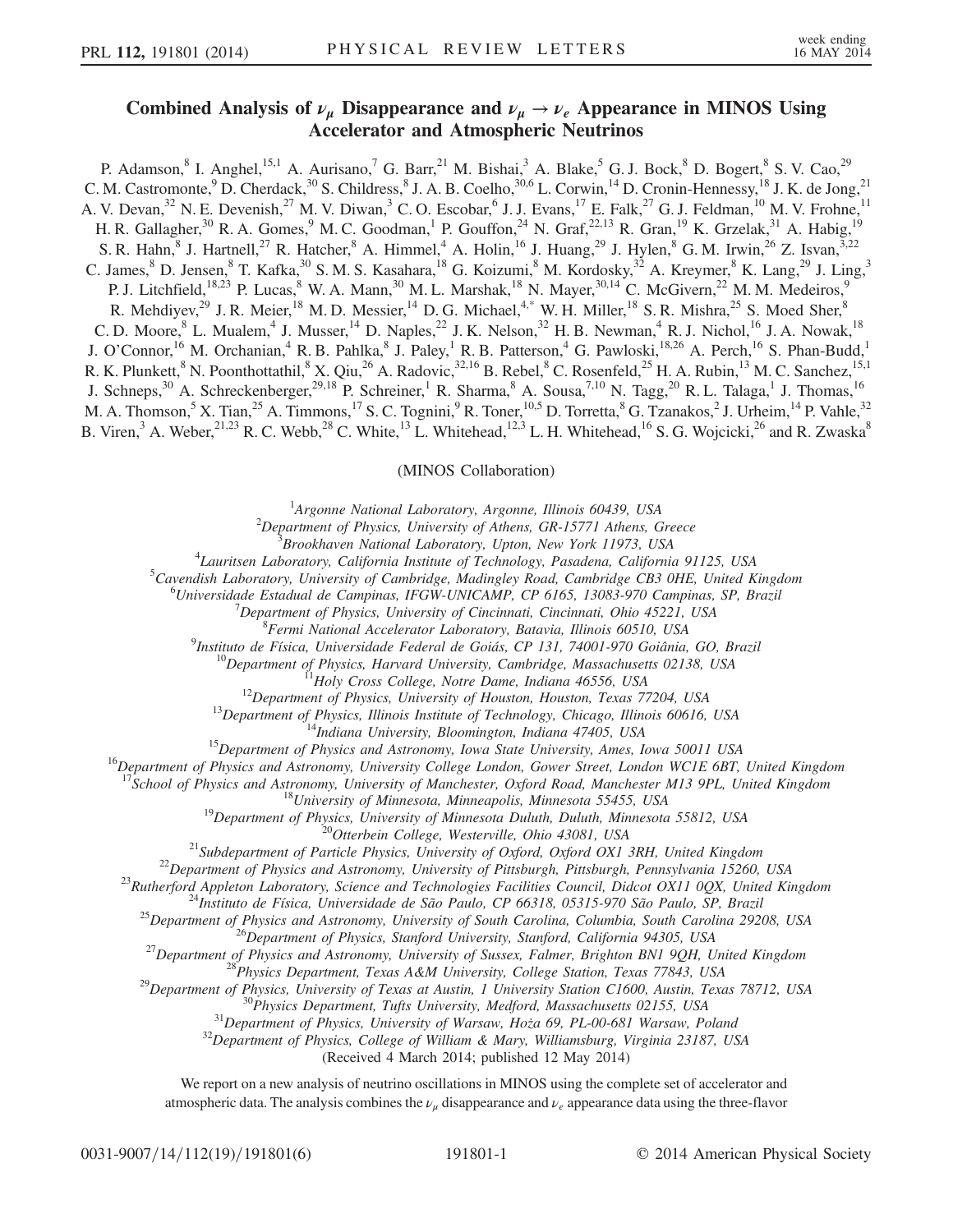formalism. We measure  $|\Delta m_{32}^2| = [2.28-2.46] \times 10^{-3} \text{ eV}^2 (68\% \text{ C.L.})$  and  $\sin^2 \theta_{23} = 0.35-0.65$  (90% C.L.) in the normal hierarchy, and  $|\Delta m_{32}^2| = [2.32-2.53] \times 10^{-3} \text{ eV}^2$  (68% C.L.) and  $\sin^2 \theta_{23} = 0.34-0.67$ (90% C.L.) in the inverted hierarchy. The data also constrain  $\delta_{CP}$ , the  $\theta_{23}$  octant degeneracy and the mass hierarchy; we disfavor 36% (11%) of this three-parameter space at 68% (90%) C.L.

DOI: [10.1103/PhysRevLett.112.191801](http://dx.doi.org/10.1103/PhysRevLett.112.191801) PACS numbers: 14.60.Pq

The study of neutrino oscillations has entered a precision era in which the experimental data can be used to probe the three-flavor framework of mixing between the neutrino flavor eigenstates ( $\nu_e$ ,  $\nu_u$ ,  $\nu_{\tau}$ ) and mass eigenstates ( $\nu_1$ ,  $\nu_2$ ,  $\nu_3$ ). In the standard theory, neutrino mixing is described by the unitary PMNS matrix [\[1\]](#page-4-1), parametrized by three angles  $\theta_{12}, \theta_{23}, \theta_{13}$ , and a phase  $\delta_{CP}$ . The oscillation probabilities additionally depend on the two mass-squared differences  $\Delta m_{32}^2$  and  $\Delta m_{21}^2$ , where  $\Delta m_{ij}^2 \equiv m_i^2 - m_j^2$ . The current generation of experiments has measured all three mixing angles and the mass-squared differences using accelerator, atmospheric, reactor, and solar neutrinos [\[2\]](#page-4-2). Most recently, the smallest mixing angle,  $\theta_{13}$ , has been measured precisely by reactor neutrino experiments [3–[5\].](#page-4-3) However, the picture is not yet complete. The value of  $\delta_{CP}$ , which determines the level of CP violation in the lepton sector, has not yet been measured. It is also not known whether the neutrino mass hierarchy is normal  $(\Delta m_{32}^2 > 0)$  or inverted  $(\Delta m_{32}^2 < 0)$ , whether sin<sup>2</sup>  $2\theta_{23}$  is maximal, or if not, whether the mixing angle  $\theta_{23}$  lies in the lower ( $\theta_{23} < \pi/4$ ) or higher ( $\theta_{23} > \pi/4$ ) octant. These unknowns, which are essential to a complete understanding of neutrino mass and mixing, can be probed by long-baseline neutrino experiments.

The MINOS long-baseline experiment [\[6\]](#page-4-4) has published measurements of oscillations using accelerator and atmospheric neutrinos and antineutrinos. The oscillations observed by MINOS are driven by the larger mass-squared difference  $\Delta m_{32}^2$ ; hence, many features of the data can be described by an effective two-flavor model with a single mass-squared difference  $\Delta m^2$  and mixing angle  $\theta$ . In this approximation, the  $\nu_{\mu}$  and  $\bar{\nu}_{\mu}$  survival probabilities are

<span id="page-1-0"></span>
$$
P(\nu_{\mu} \to \nu_{\mu}) \approx 1 - \sin^2 2\theta \sin^2 \left(\frac{\Delta m^2 L_{\nu}}{4E_{\nu}}\right), \quad (1)
$$

where  $L_{\nu}$  is the neutrino propagation distance and  $E_{\nu}$  is the neutrino energy. A previous two-flavor analysis of  $\nu_{\mu}$ and  $\bar{\nu}_\mu$  disappearance using the combined accelerator and atmospheric data from MINOS yielded  $|\Delta m^2|$  =  $2.41^{+0.09}_{-0.10} \times 10^{-3}$  eV<sup>2</sup> and sin<sup>2</sup>2 $\theta = 0.950^{+0.035}_{-0.036}$  [\[7\]](#page-4-5). The statistical weight of the data now enables MINOS to constrain the full three-flavor model of  $\nu_{\mu}$  and  $\bar{\nu}_{\mu}$  disappearance. The uncertainty on  $\Delta m^2$  is approaching the size of the smaller mass-squared difference,  $\Delta m_{21}^2$ , which is neglected in the two-flavor model. Moreover, the precise knowledge of  $\theta_{13}$  enables an analysis of the data based on the full set of mixing parameters. In this Letter we present the three-flavor analysis of the combined MINOS data.

In the three-flavor framework, the oscillations are driven by two mass-squared differences  $\Delta m_{32}^2$  and  $\Delta m_{31}^2$ , where  $\Delta m_{31}^2 = \Delta m_{32}^2 + \Delta m_{21}^2$ . The interference between the resulting two oscillation frequencies leads to terms in the oscillation probabilities that depend on all the mixing parameters. The leading-order  $\nu_{\mu}$  and  $\bar{\nu}_{\mu}$  survival probabilities in vacuum take the same form as the two-flavor approximation in Eq. [\(1\)](#page-1-0), with the effective parameters given by [\[8\]:](#page-4-6)

$$
\sin^2 2\theta = 4\sin^2 \theta_{23} \cos^2 \theta_{13} (1 - \sin^2 \theta_{23} \cos^2 \theta_{13}),
$$
  
\n
$$
\Delta m^2 = \Delta m_{32}^2 + \Delta m_{21}^2 \sin^2 \theta_{12}
$$
  
\n
$$
+ \Delta m_{21}^2 \cos \delta_{CP} \sin \theta_{13} \tan \theta_{23} \sin 2\theta_{12}.
$$
 (2)

The exact symmetries of the two-flavor model under  $\theta \rightarrow \pi/2 - \theta$  and  $\Delta m^2 \rightarrow -\Delta m^2$  lead to approximate degeneracies in the octant of  $\theta_{23}$  and mass hierarchy in the three-flavor formalism.

<span id="page-1-1"></span>For neutrinos traveling through matter, the propagation eigenstates are modified by the MSW effect [\[9\].](#page-4-7) In this case, the mixing angle  $\theta_{13}$  is replaced by a modified version,  $\theta_M$ , given by [\[10\]](#page-4-8)

$$
\sin^2 2\theta_M = \frac{\sin^2 2\theta_{13}}{\sin^2 2\theta_{13} + (A - \cos 2\theta_{13})^2}.
$$
 (3)

The size of the matter effect is determined by the parameter  $A = \pm 2\sqrt{2}G_F n_e E_\nu / \Delta m_{31}^2$ , where  $G_F$  is the Fermi weak coupling constant,  $n_e$  is the density of electrons, and the sign of A is positive (negative) for neutrinos (antineutrinos). Equation [\(3\)](#page-1-1) shows that  $\sin^2 2\theta_M$  is maximal at  $A = \cos 2\theta_{13}$ . This condition leads to the resonant enhancement of  $\nu_{\mu} \leftrightarrow \nu_{e}$ oscillations, which can significantly alter the magnitude of  $\nu_{\mu}$  disappearance. The effect is present for neutrinos in the normal hierarchy and for antineutrinos in the inverted hierarchy. An MSW resonance is predicted to occur in multi-GeV, upward-going atmospheric neutrinos, which travel through Earth's mantle [\[11\]](#page-4-9). MINOS is the first experiment to probe this resonance by measuring  $\nu_{\mu}$  and  $\bar{\nu}_{\mu}$  interactions separately with atmospheric neutrinos, yielding sensitivity to the mass hierarchy and  $\theta_{23}$  octant.

<span id="page-1-2"></span>MINOS [\[12\]](#page-4-10) has previously reported measurements of  $\nu_e$  and  $\bar{\nu}_e$  appearance in accelerator  $\nu_\mu$  and  $\bar{\nu}_\mu$  beams. Measurements of  $\nu_{\mu} \rightarrow \nu_{e}$  appearance in accelerator neutrinos have also been published by T2K [\[13\].](#page-4-11) Both results are based on three-flavor analyses. For accelerator neutrinos, the  $\nu_{\mu} \rightarrow \nu_{e}$  appearance probability in matter, expanded to second order in  $\alpha \equiv \Delta m_{21}^2 / \Delta m_{31}^2 \approx 0.03$ ), is given by [\[14\]](#page-4-12):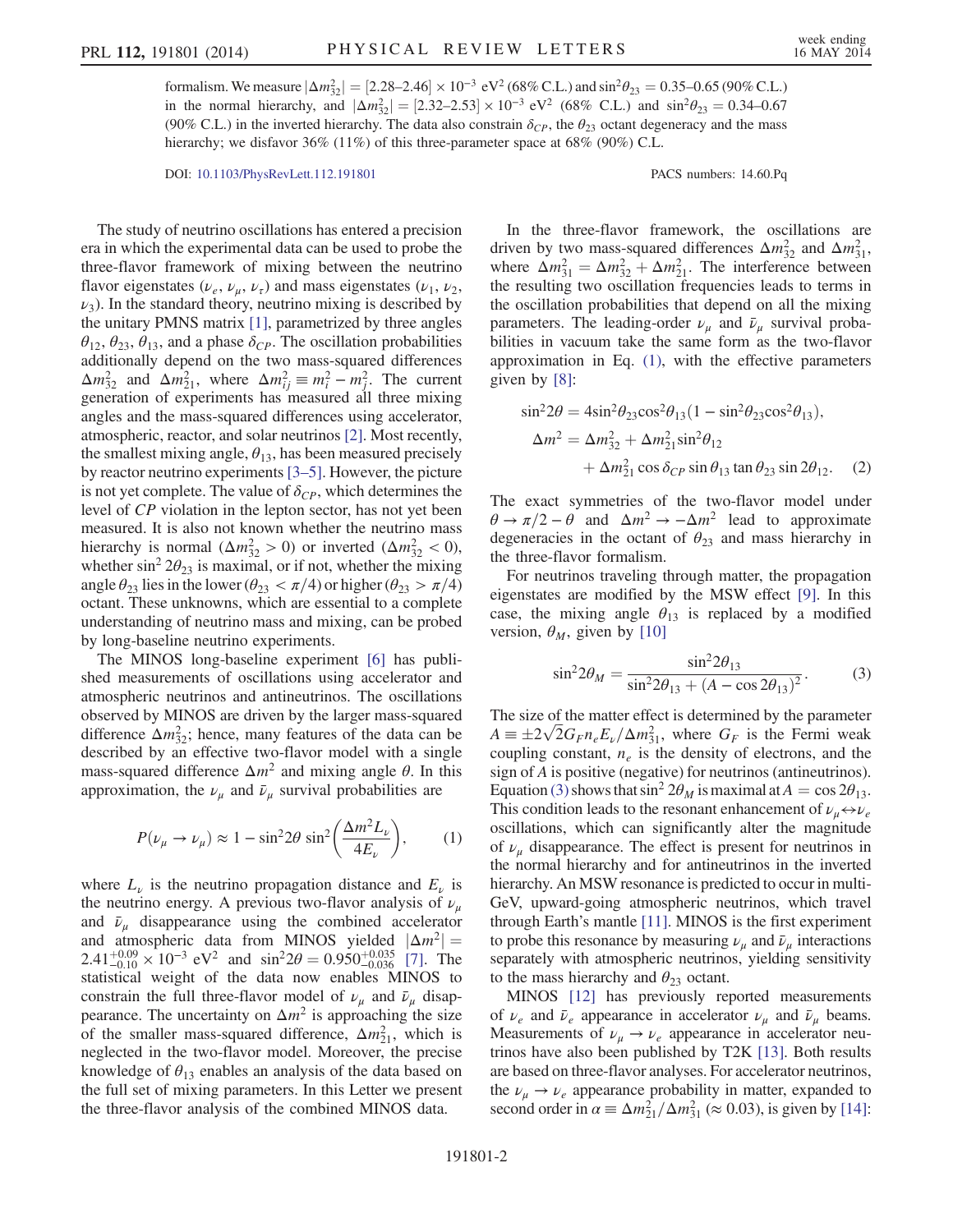$$
P(\nu_{\mu} \to \nu_{e}) \approx \sin^{2} \theta_{23} \sin^{2} 2\theta_{13} \frac{\sin^{2} \Delta (1-A)}{(1-A)^{2}}
$$

$$
+ \alpha \tilde{J} \cos(\Delta \pm \delta_{CP}) \frac{\sin \Delta A}{A} \frac{\sin \Delta (1-A)}{(1-A)}
$$

$$
+ \alpha^{2} \cos^{2} \theta_{23} \sin^{2} 2\theta_{12} \frac{\sin^{2} \Delta A}{A^{2}}.
$$
(4)

In this expression,  $\tilde{J} \equiv \cos \theta_{13} \sin 2\theta_{13} \sin 2\theta_{12} \sin 2\theta_{23}$ ,  $\Delta = \Delta m_{31}^2 L_{\nu}/4E_{\nu}$  and the plus (minus) sign applies to neutrinos (antineutrinos). The first term in Eq. [\(4\)](#page-1-2) is proportional to  $\sin^2 \theta_{23}$  and breaks the  $\theta_{23}$  octant degeneracy. In addition, the dependence on A is sensitive to the mass hierarchy and the second term in the expansion is sensitive to CP violation. In this Letter, we strengthen the constraints on  $\delta_{CP}$ , the  $\theta_{23}$  octant, and the mass hierarchy obtained from the MINOS appearance data [\[12\]](#page-4-10) by combining the complete MINOS disappearance and appearance data and by exploiting the improved precision on  $\theta_{13}$  from reactor experiments.

In the MINOS experiment, the accelerator neutrinos are produced by the NuMI facility [\[15\],](#page-4-13) located at the Fermi National Accelerator Laboratory. The complete MINOS accelerator neutrino data set comprises exposures of  $10.71 \times 10^{20}$  protons on target using a  $\nu_u$ -dominated beam and  $3.36 \times 10^{20}$  protons on target using a  $\bar{\nu}_u$ -enhanced beam [\[7\].](#page-4-5) These data were acquired in the "low energy" NuMI beam configuration [\[15\]](#page-4-13), where the neutrino event energy peaks at 3 GeV. The spectrum and composition of the beam are measured using two steel-scintillator tracking detectors with toroidal magnetic fields. The Near and Far detectors are located 1.04 and 735 km downstream of the production target, respectively. The 5.4 kton Far Detector is installed 705 m (2070 m water equivalent) underground in the Soudan Underground Laboratory and is equipped with a scintillator veto shield for rejection of cosmic-ray muons. These features have enabled MINOS to collect 37.88 kton-y of atmospheric neutrino data [\[16\]](#page-4-14).

The oscillation analysis uses charged-current (CC) interactions of both muon and electron neutrinos. These events are distinguished from neutral-current (NC) backgrounds by the presence of a muon track or electromagnetic shower, respectively. The events also typically contain shower activity from the hadronic recoil system. The selection of accelerator  $\nu_{\mu}$  CC and  $\bar{\nu}_{\mu}$  CC events is based on a multivariate k-nearest-neighbor classification algorithm using a set of input variables characterizing the topology and energy deposition of muon tracks [\[17\].](#page-4-15) The selected events are separated into contained-vertex neutrinos, with reconstructed interaction positions inside the fiducial volume of the detectors, and non-fiducial muons, in which the neutrino interactions occur outside the fiducial volume or in the surrounding rock. The contained-vertex events are further divided into candidate  $\nu_{\mu}$  and  $\bar{\nu}_{\mu}$  interactions based on the curvature of their muon tracks. In the oscillation fit, the events are binned as a function of reconstructed neutrino energy. For contained-vertex events, this is taken as the sum of the muon and hadronic shower energy measurements; for nonfiducial muons, the muon energy alone is used as the neutrino energy estimator. To improve the sensitivity to oscillations, the contained-vertex  $\nu_{\mu}$  events from the  $\nu_{\mu}$ -dominated beam are also binned according to their calculated energy resolution [18–[20\].](#page-4-16) The predicted energy spectra in the Far Detector are derived from the observed data in the Near Detector using a beam transfer matrix [\[21\].](#page-4-17)

The selection of accelerator  $\nu_e$  CC and  $\bar{\nu}_e$  CC events is based on a library-event-matching algorithm that performs hit-by-hit comparisons of contained-vertex shower-like events with a large library of simulated neutrino interactions [22–[24\].](#page-4-18) The events are required to have reconstructed energies in the range 1–8 GeV, where most of the  $\nu_e$  and  $\bar{\nu}_e$  appearance is predicted to occur. The 50 bestmatching events from the library are used to calculate a set of classification variables that are combined into a single discriminant using an artificial neural network. The selection does not discriminate between  $\nu_e$  and  $\bar{\nu}_e$  interactions. The selected events are binned as a function of the reconstructed energy and library-event-matching discriminant. The background contributions from NC,  $\nu_{\mu}$  CC, and  $\bar{\nu}_{\mu}$ CC interactions, and intrinsic  $\nu_e$  CC and  $\bar{\nu}_e$  CC interactions from the beam, are determined using samples of Near Detector data collected in different beam configurations. The backgrounds in the Far Detector are calculated from these Near Detector components [\[25\].](#page-5-0) The rates of appearance in the Far Detector are derived from the  $\nu_{\mu}$  CC and  $\bar{\nu}_{\mu}$ CC spectra measured in the Near Detector [\[12\].](#page-4-10)

Atmospheric neutrinos are separated from the cosmicray muon background using selection criteria that identify either a contained-vertex interaction or an upward-going or horizontal muon track [\[26,27\]](#page-5-1). For contained-vertex events, the background is further reduced by checking for associated energy deposits in the veto shield. The event selection yields samples of contained-vertex and nonfiducial muons, which are each separated into candidate  $\nu_{\mu}$  CC and  $\bar{\nu}_{\mu}$  CC interactions. These samples of muons are binned as a function of  $log_{10}(E)$  and  $cos \theta_z$ , where E is the reconstructed energy of the event in GeV and  $\theta_z$  is the zenith angle of the muon track. This two-dimensional binning scheme enhances the sensitivity to the MSW resonance. The results remain in close agreement with the two-flavor analysis of  $\nu_{\mu}$  and  $\bar{\nu}_{\mu}$ disappearance, in which these data were binned as a function of  $log_{10}(L/E)$  [\[7\]](#page-4-5). A sample of contained-vertex showers is also selected from the data, composed mainly of NC,  $\nu_e$  CC, and  $\bar{\nu}_e$  CC interactions. These events are grouped into a single bin, since they have negligible sensitivity to oscillations but constrain the overall flux normalization. The predicted event rates in each selected sample are calculated from a Monte Carlo simulation of atmospheric neutrino interactions in the Far Detector [\[16,28\]](#page-4-14). The cosmic-ray muon backgrounds are obtained from the observed data by reweighting the events tagged by the veto shield according to the measured shield inefficiency [\[26\]](#page-5-1).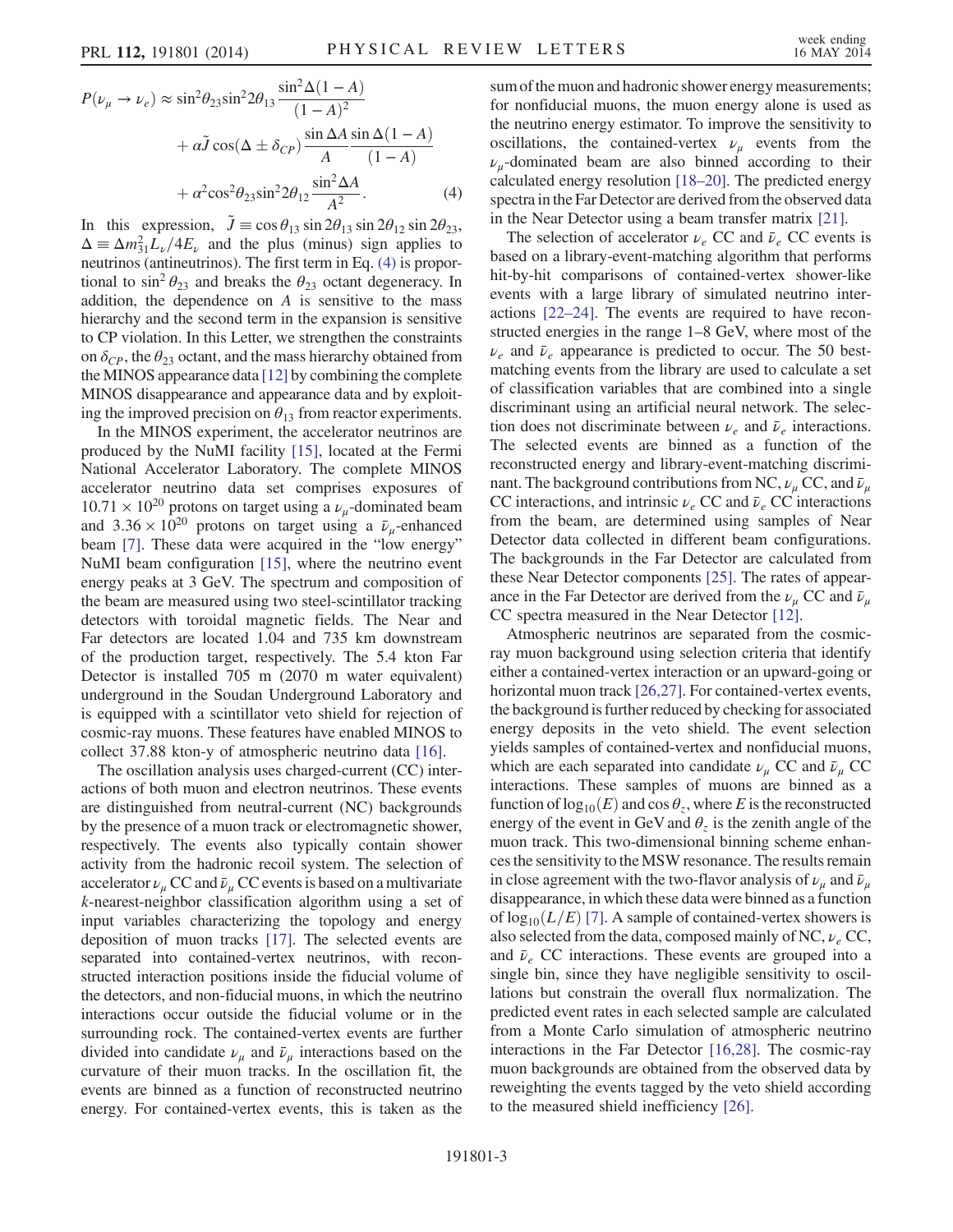<span id="page-3-0"></span>

FIG. 1. The left panels show the 68% and 90% confidence limits on  $\Delta m_{32}^2$  and  $\sin^2 \theta_{23}$  for the normal hierarchy (top) and inverted hierarchy (bottom). At each point in this parameter space, the likelihood function is maximized with respect to  $\sin^2 \theta_{13}$ ,  $\delta_{CP}$  and all of the systematic parameters. The  $-2\Delta \log(\mathcal{L})$  surface is calculated relative to the overall best fit, which is indicated by the star. The right panels show the 1D likelihood profiles as a function of  $\Delta m_{32}^2$  and  $\sin^2 \theta_{23}$  for each hierarchy. The horizontal dotted lines indicate the 68% and 90% C.L.

For all the data samples, the predicted event spectra in the Far Detector are reweighted to account for oscillations, and the backgrounds from  $\nu_{\tau}$  and  $\bar{\nu}_{\tau}$  appearance are included. The oscillation probabilities are calculated directly from the PMNS matrix using algorithms optimized for computational efficiency [\[29\].](#page-5-2) The probabilities account for the propagation of neutrinos through Earth. For accelerator neutrinos, a constant electron density of 1.36 mol cm<sup>−3</sup> is assumed. For atmospheric neutrinos, Earth is modeled by four layers of constant electron density: an inner core ( $r < 1220$  km,  $n_e = 6.05$  mol cm<sup>-3</sup>); an outer core  $(1220 < r < 3470$  km,  $n_e = 5.15$  mol cm<sup>-3</sup>); the mantle  $(3470 < r < 6336$  km,  $n_e = 2.25$  mol cm<sup>-3</sup>); and the crust  $(r > 6336 \text{ km}, n_e = 1.45 \text{ mol cm}^{-3})$ . This four-layer approximation reflects the principal structures of the PREM model [\[30\]](#page-5-3). Comparisons with a more detailed 42-layer model yield similar oscillation results.

The oscillation parameters are determined by applying a maximum likelihood fit to the data. The parameters  $\Delta m_{32}^2$ , sin<sup>2</sup>  $\theta_{23}$ , sin<sup>2</sup>  $\theta_{13}$  and  $\delta_{CP}$  are varied in the fit. The mixing angle  $\theta_{13}$  is subject to an external constraint of  $\sin^2 \theta_{13} = 0.0242 \pm 0.0025$ , based on a weighted average of the published results from the Daya Bay [\[31\]](#page-5-4), RENO [\[4\]](#page-4-19), and Double Chooz [\[5\]](#page-4-20) reactor experiments. This constraint is incorporated into the fit by adding a Gaussian penalty term to the likelihood function. The fit uses fixed values of  $\Delta m_{21}^2 = 7.54 \times 10^{-5} \text{ eV}^2$  and  $\sin^2 \theta_{12} = 0.307$  [\[32\]](#page-5-5). The impact of these two parameters is evaluated by shifting them in the fit according to their uncertainties; the resulting shifts in the fitted values of  $\Delta m_{32}^2$  and  $\sin^2 \theta_{23}$  are found to be negligibly small. The likelihood function contains 32 nuisance parameters, with accompanying penalty terms, that account for the major systematic uncertainties in the simulation of the data [\[16,23,33\].](#page-4-14) The fit proceeds by summing the separate likelihood contributions from the  $\nu_{\mu}$ disappearance [\[7\]](#page-4-5) and  $\nu_e$  appearance [\[12\]](#page-4-10) data sets, taking their systematic parameters to be uncorrelated.

Figure [1](#page-3-0) shows the 2D confidence limits on  $\Delta m_{32}^2$  and  $\sin^2 \theta_{23}$ , obtained by maximizing the likelihood function at each point in this parameter space with respect to  $\sin^2 \theta_{13}$ ,

<span id="page-3-1"></span>TABLE I. The best-fit oscillation parameters obtained from this analysis for each combination of mass hierarchy and  $\theta_{23}$  octant. Also listed are the  $-2\Delta \log(L)$  values for each of the four combinations, calculated relative to the overall best-fit point.

| Mass hierarchy        | $\theta_{23}$ octant  | $\Delta m_{32}^2/10^{-3}$ eV <sup>2</sup> | $\sin^2\theta_{23}$ | $\sin^2\theta_{13}$ | $\delta_{CP}/\pi$ | $-2\Delta \log(L)$ |
|-----------------------|-----------------------|-------------------------------------------|---------------------|---------------------|-------------------|--------------------|
| $\Delta m_{32}^2 < 0$ | $\theta_{23} < \pi/4$ | $-2.41$                                   | 0.41                | 0.0243              | 0.62              |                    |
| $\Delta m_{32}^2 < 0$ | $\theta_{23} > \pi/4$ | $-2.41$                                   | 0.61                | 0.0241              | 0.37              | 0.09               |
| $\Delta m_{32}^2 > 0$ | $\theta_{23} < \pi/4$ | $+2.37$                                   | 0.41                | 0.0242              | 0.44              | 0.23               |
| $\Delta m_{32}^2 > 0$ | $\theta_{23} > \pi/4$ | $+2.35$                                   | 0.61                | 0.0238              | 0.62              | 1.74               |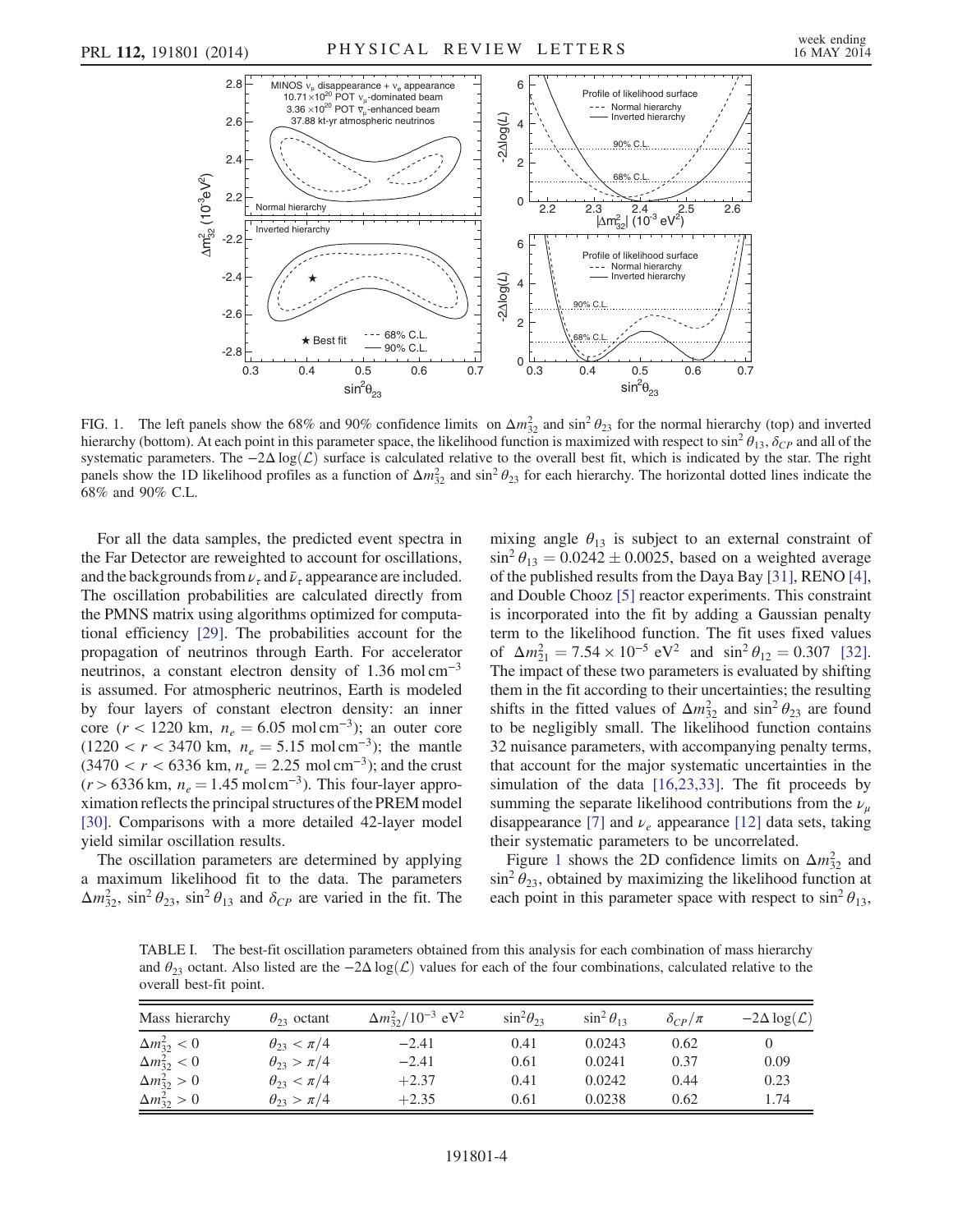<span id="page-4-21"></span>

FIG. 2. The 1D likelihood profile as a function of  $\delta_{CP}$  for each combination of mass hierarchy and  $\theta_{23}$  octant. For each value of  $\delta_{CP}$ , the likelihood function is maximized with respect to sin<sup>2</sup>  $\theta_{13}$ ,  $\sin^2 \theta_{23}$ ,  $\Delta m_{32}^2$ , and all of the systematic parameters. The horizontal dashed lines indicate the 68% and 90% confidence limits.

 $\delta_{CP}$ , and all of the systematic parameters. Also shown are the corresponding 1D likelihood profiles as a function of  $\Delta m_{32}^2$ and  $\sin^2 \theta_{23}$ . The 68% (90%) confidence limits on these parameters are calculated by taking the range of negative loglikelihood values with  $-2\Delta \log(\mathcal{L}) < 1.00$  (2.71) relative to the overall best fit. This yields  $|\Delta m_{32}^2| = [2.28-2.46] \times$  $10^{-3}$  eV<sup>2</sup> (68% C.L.) and sin<sup>2</sup> $\theta_{23} = 0.35 - 0.65$  (90% C.L.) in the normal hierarchy, and  $|\Delta m_{32}^2| = [2.32 - 2.53] \times 10^{-3} \text{ eV}^2$ (68% C.L.) and  $\sin^2\theta_{23} = 0.34 - 0.67$  (90% C.L.) in the inverted hierarchy. The data disfavor maximal mixing  $(\theta_{23} = \pi/4)$  by  $-2\Delta \log(\mathcal{L}) = 1.54$ . The measurements of  $\Delta m_{32}^2$  are the most precise that have been reported to date.

The data also constrain  $\delta_{CP}$ , the  $\theta_{23}$  octant degeneracy and the mass hierarchy. Table [I](#page-3-1) lists the best-fit oscillation parameters for each combination of octant and mass hierarchy, and the differences in negative log-likelihood relative to the overall best fit. Assuming  $\theta_{23} > \pi/4$  $(\theta_{23} < \pi/4)$ , the data prefer the inverted hierarchy by  $-2\Delta \log(\mathcal{L}) = 1.65(0.23)$ . The combination of normal hierarchy and higher octant is disfavored by 1.74 units of  $-2\Delta \log(\mathcal{L})$ , strengthening the previous constraints from  $\nu_e$ and  $\bar{\nu}_e$  appearance [\[12\]](#page-4-10). Figure [2](#page-4-21) shows the 1D likelihood profile as a function of  $\delta_{CP}$  for each of the four possible combinations. The data disfavor 36% (11%) of the parameter space defined by  $\delta_{CP}$ , the  $\theta_{23}$  octant, and the mass hierarchy at 68% (90%) C.L.

In summary, we have presented the first combined analysis of  $\nu_{\mu}$  disappearance and  $\nu_{e}$  appearance data by a long-baseline neutrino experiment. The results are based on the complete set of MINOS accelerator and atmospheric neutrino data. A combined analysis of these data sets yields precision measurements of  $\Delta m_{32}^2$  and  $\sin^2 \theta_{23}$ , along with new constraints on the three-parameter space defined by  $\delta_{CP}$ , the  $\theta_{23}$  octant, and the mass hierarchy.

This work was supported by the U.S. DOE, the United Kingdom STFC, the U.S. NSF, the State and University of Minnesota, Brazil's FAPESP, CNPq and CAPES. We are grateful to the Minnesota Department of Natural Resources and the personnel of the Soudan Laboratory and Fermilab for their contributions to the experiment. We thank the Texas Advanced Computing Center at The University of Texas at Austin for the provision of computing resources.

<span id="page-4-0"></span>[\\*](#page-0-0) Deceased.

- <span id="page-4-1"></span>[1] Z. Maki, M. Nakagawa, and S. Sakata, [Prog. Theor. Phys.](http://dx.doi.org/10.1143/PTP.28.870) 28[, 870 \(1962\);](http://dx.doi.org/10.1143/PTP.28.870) B. Pontecorvo, Sov. Phys. JETP 26, 984 (1968); V. N. Gribov and B. Pontecorvo, [Phys. Lett.](http://dx.doi.org/10.1016/0370-2693(69)90525-5) 28B, [493 \(1969\)](http://dx.doi.org/10.1016/0370-2693(69)90525-5).
- <span id="page-4-3"></span><span id="page-4-2"></span>[2] J. Beringer et al. (Particle Data Group), [Phys. Rev. D](http://dx.doi.org/10.1103/PhysRevD.86.010001) 86, [010001 \(2012\).](http://dx.doi.org/10.1103/PhysRevD.86.010001)
- <span id="page-4-19"></span>[3] F. An et al. (Daya Bay Collaboration), [Phys. Rev. Lett.](http://dx.doi.org/10.1103/PhysRevLett.112.061801) 112, [061801 \(2014\).](http://dx.doi.org/10.1103/PhysRevLett.112.061801)
- <span id="page-4-20"></span>[4] J. K. Ahn et al. (RENO Collaboration), [Phys. Rev. Lett.](http://dx.doi.org/10.1103/PhysRevLett.108.191802) 108, [191802 \(2012\).](http://dx.doi.org/10.1103/PhysRevLett.108.191802)
- <span id="page-4-4"></span>[5] Y. Abe et al. (Double Chooz Collaboration), [Phys. Rev. D](http://dx.doi.org/10.1103/PhysRevD.86.052008) 86[, 052008 \(2012\).](http://dx.doi.org/10.1103/PhysRevD.86.052008)
- <span id="page-4-5"></span>[6] D. G. Michael et al. (MINOS Collaboration), [Nucl. Instrum.](http://dx.doi.org/10.1016/j.nima.2008.08.003) [Methods Phys. Res., Sect. A](http://dx.doi.org/10.1016/j.nima.2008.08.003) 596, 190 (2008).
- <span id="page-4-6"></span>[7] P. Adamson et al. (MINOS Collaboration), [Phys. Rev. Lett.](http://dx.doi.org/10.1103/PhysRevLett.110.251801) 110[, 251801 \(2013\).](http://dx.doi.org/10.1103/PhysRevLett.110.251801)
- <span id="page-4-7"></span>[8] H. Nunokawa, S. Parke, and R. Zukanovich Funchal, [Phys.](http://dx.doi.org/10.1103/PhysRevD.72.013009) Rev. D 72[, 013009 \(2005\)](http://dx.doi.org/10.1103/PhysRevD.72.013009).
- <span id="page-4-8"></span>[9] L. Wolfenstein, Phys. Rev. D 17[, 2369 \(1978\)](http://dx.doi.org/10.1103/PhysRevD.17.2369); S. P. Mikheev and A. Y. Smirnov, Sov. J. Nucl. Phys. 42, 913 (1985).
- <span id="page-4-9"></span>[10] C. Giunti, C. W. Kim, and M. Monteno, [Nucl. Phys.](http://dx.doi.org/10.1016/S0550-3213(98)00105-9) **B521**, 3 [\(1998\).](http://dx.doi.org/10.1016/S0550-3213(98)00105-9)
- <span id="page-4-10"></span>[11] S. Palomares-Ruiz and S. T. Petcov, [Nucl. Phys.](http://dx.doi.org/10.1016/j.nuclphysb.2005.01.045) **B712**, 392 [\(2005\).](http://dx.doi.org/10.1016/j.nuclphysb.2005.01.045)
- <span id="page-4-11"></span>[12] P. Adamson et al. (MINOS Collaboration), [Phys. Rev. Lett.](http://dx.doi.org/10.1103/PhysRevLett.110.171801) 110[, 171801 \(2013\).](http://dx.doi.org/10.1103/PhysRevLett.110.171801)
- <span id="page-4-12"></span>[13] K. Abe et al. (T2K Collaboration), [Phys. Rev. Lett.](http://dx.doi.org/10.1103/PhysRevLett.112.061802) 112, [061802 \(2014\).](http://dx.doi.org/10.1103/PhysRevLett.112.061802)
- [14] A. Cervera, A. Donini, M. B. Gavela, J. J. Gomez Cádenas, P. Hernández, O. Mena, and S. Rigolin, [Nucl. Phys.](http://dx.doi.org/10.1016/S0550-3213(00)00221-2) B579, [17 \(2000\).](http://dx.doi.org/10.1016/S0550-3213(00)00221-2)
- <span id="page-4-14"></span><span id="page-4-13"></span>[15] K. Anderson et al., Report No. FERMILAB-DESIGN-1998-01 (1998).
- <span id="page-4-15"></span>[16] P. Adamson et al. (MINOS Collaboration), [Phys. Rev. D](http://dx.doi.org/10.1103/PhysRevD.86.052007) 86, [052007 \(2012\).](http://dx.doi.org/10.1103/PhysRevD.86.052007)
- <span id="page-4-16"></span>[17] R. Ospanov, Ph.D. thesis, University of Texas at Austin, 2008.
- [18] J. Mitchell, Ph.D. thesis, University of Cambridge, 2011.
- [19] S. J. Coleman, Ph.D. thesis, College of William & Mary, 2011.
- <span id="page-4-17"></span>[20] C. J. Backhouse, D.Phil. thesis, University of Oxford, 2011.
- <span id="page-4-18"></span>[21] P. Adamson et al. (MINOS Collaboration), [Phys. Rev. D](http://dx.doi.org/10.1103/PhysRevD.77.072002) 77, [072002 \(2008\).](http://dx.doi.org/10.1103/PhysRevD.77.072002)
- [22] J. P. Ochoa Ricoux, Ph.D. thesis, California Institute of Technology, 2009.